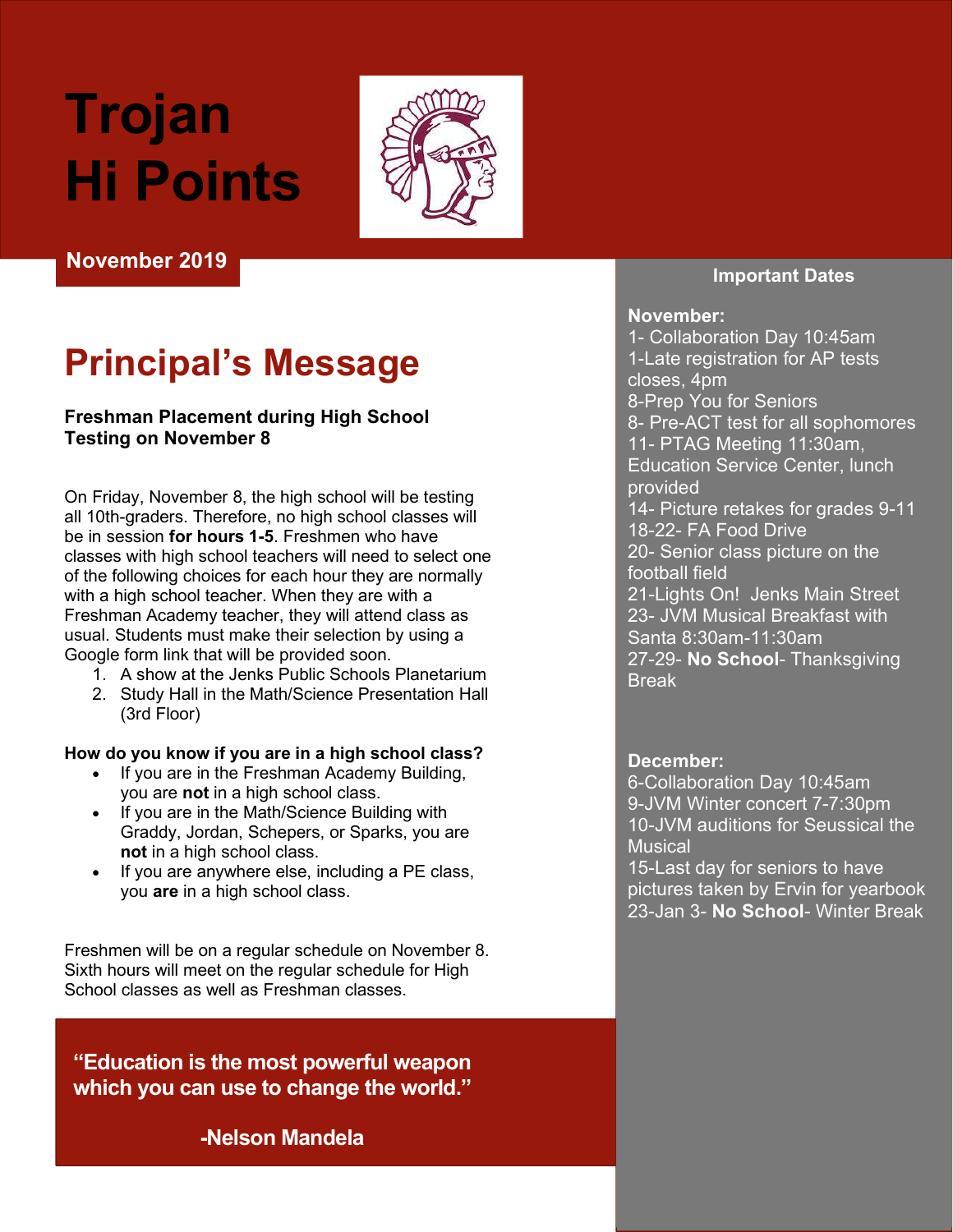



Jenks requires all volunteers to complete a Volunteer Confidentiality Training every year. The completion of this training provides an overview of expectations for volunteering and what the volunteers may expect from the school. Completion of Volunteer Confidentiality Training at the beginning of the school year is most beneficial to the site where you volunteer.

Link to Volunteer Training: http://bit.ly/JPSVolunteer

Lobby Guard. For security reasons, all volunteers must check in at Lobby Guard with their drivers' license before beginning their volunteer service (including Field Trip volunteers.) They can do this at any site during the school year. Volunteer badge must be worn during volunteer service.

LOG volunteer hours! Enter total volunteer hours by site. Keeping them recorded monthly is recommended in order to eliminate trying to remember them towards the end of the year. The recording of volunteer hours is necessary since we are required to provide the number volunteer hours per site for the District's State School Report Card. The documentation of hours also helps our schools determine where support is needed.

Link to Record Hours: http://bit.ly/JPSVolunteerHours

The links to the Training and Recording Volunteer Hours can be found at the volunteer website: jenksps.org / Menu / Programs / Volunteer Program

#### BELOW ARE VOLUNTEER OPPORTUNITIES FOR 2019-20!

Please contact Kathy Guenther at Kathy.guenther@jenksps.org or 918-299-4415, ext. 2291 to volunteer!

Freshman Academy - Office Volunteers - Volunteers needed for attendance office help. One or two volunteers per shift. Shifts are Monday-Friday, from 9:15am to 12:30pm or 12:30pm to 3:55pm. Afternoon shifts needed first. Contact Donna Hickman at donna.hickman@jenksps.org, or 299-4415, ext. 2269.

High School - Office Volunteers - Volunteers needed for help in the Guidance office. 9:00am to 12:00pm or 12:00pm to 3:15pm. Can be flexible on times! Contact Kathy Guenther for further information.

Alternative Center - Media Center or Tutoring - Volunteers needed any days. Please contact Michelle Meehleder at Ext. 2420 to find out more.

TROJAN SHOP VOLUNTEERS WANTED! - Volunteer in the Trojan Shop! Kathy Hawkins, the Trojan Shop Manager, needs a couple of volunteers to help out in the Trojan Shop. Your help is needed 2 to 4 hours a day (depending on Kathy's schedule), for 2 or 3 days a week. Kathy will work with you according to your schedule. You will work during the noon hour on some days, and from 1:30 until 5:00 if Kathy needs to travel to the sites. Requirements are: Volunteer Confidentiality Training and a background check. You will be working with the cash register as needed and help with merchandising/sales. Training at the shop will be provided. Contact Kathy Hawkins at kathy.hawkins@jenksps.org , or 918-299-4415, Ext. 2284. The Trojan Shop is located in the Community Services Center at 951 West Main Street, Jenks, OK 74037.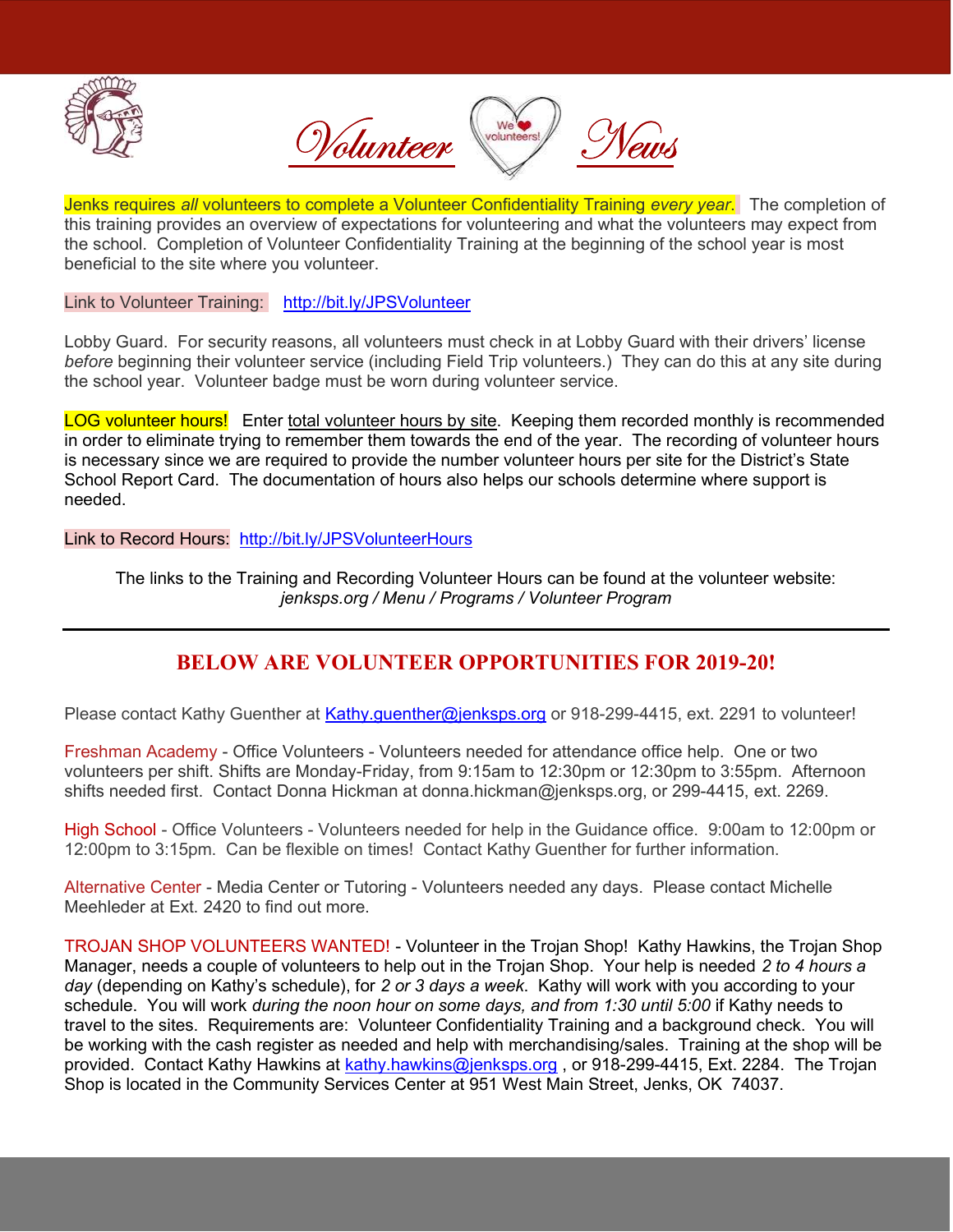## Yearbook

Picture Retakes for 9th-11th grades will be on Thursday 11/14.

The senior class picture on the football field will be during Advisory on Wednesday 11/20

All seniors who wish to be in the Yearbook must have their pictures taken with Ervin by 12/15.



# Gradfest

1. REGISTER YOUR STUDENT!

\$40 per student. Forms can be found on the JHS Website: https://www.jenksps.org/vnews/display.v/SEC/High%20School %7CGraduation/Gradfest

#### 2. PARENT VOLUNTEERS NEEDED!

Parent volunteers help keep the party safe and fun for all participants.

We need lots of volunteers to assist with decorating, check in, security,

food, games, prizes and much more during this huge event.

If you are interested in volunteering, please mark your student's registration form or send an email to: gradfest2020@gmail.com.

Remember to follow along on social media for important details:

Facebook - Gradfest 2020

Instagram - jenksgradfest2020

### PTAG News

We hope to see you at our next PTAG meeting scheduled for Monday November 11 at 11:30am in the Education Service Center. Bring a friendlunch will be provided!

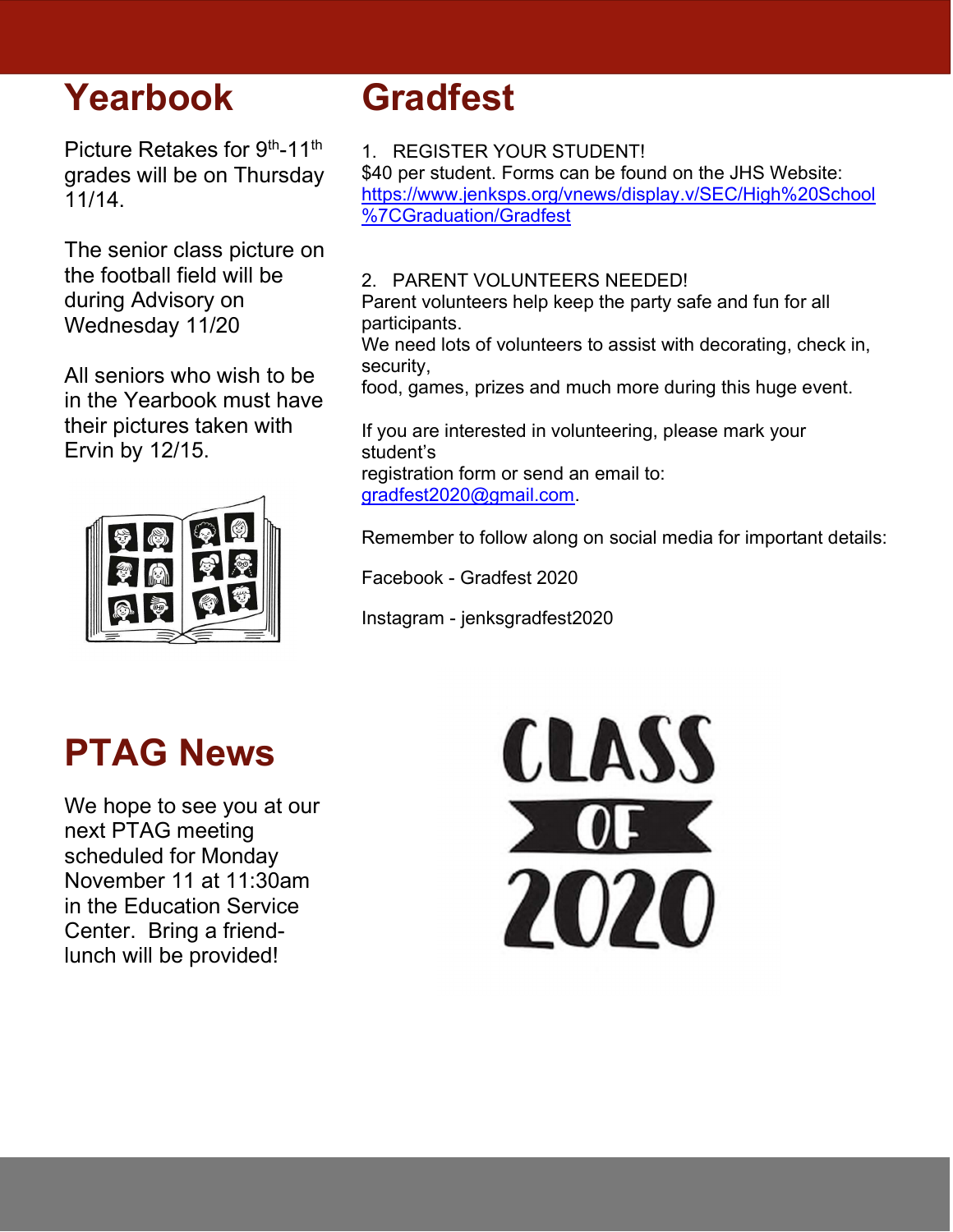# Clubs/Fundraisers

- FA Food Drive sponsored by **STUCO & DECA** Nov.18-22- The top 8 collection Advisory classes will play in the 11<sup>th</sup> Annual Charity FA Dodgeball Tournament on Dec. 4<sup>th</sup> during Advisory. All donations will benefit the Jenks Food Bank. Items needed include: Canned meat (tuna/chicken), peanut butter, pasta sauce, and canned vegetables (other than green beans & corn). Monetary donations are also accepted.
- Jenks Vocal Music
	- o Nov 21 Lights On! Jenks Main Street. Performances by Trojanaires and Trojan Spirit!
	- l. o Nov 22 - Butter Braid orders arrive
	- o Nov 23 8:30am 11:30am "A Musical Breakfast with Santa!" Featuring performances by the Trojanaires, Trojan Spirit, JVM Students and Show Choir Clinic participants. Coloring, pictures, continental breakfast, great raffle prizes and SANTA! Go to jenksvocal.com for pricing and ticket purchase. \*Payment for pictures with Santa will be onsite when pictures are taken.
	- o Make plans to beautify your home for Christmas, Poinsettia sales begin soon!
	- o Dec 9 7:00pm 7:30pm Winter concert don't miss this concert at the JHS PAC featuring Jenks Alumni! Tickets are \$5.
	- $\circ$  Dec 10 Musical auditions Seussical the Musical
	- o Dec 12 Musical auditions for the child role of JoJo.
	- o To become a Jenks Vocal Music "Notables" Booster Club Member or for details on Corporate Sponsorships please go to jenksvocal.com. For event details and the most up-todate information, go to Jenksvocal.com. Follow us: Instagram - @jenksvocal, Facebook - Jenks Vocal Music, Twitter - @JenksVocal